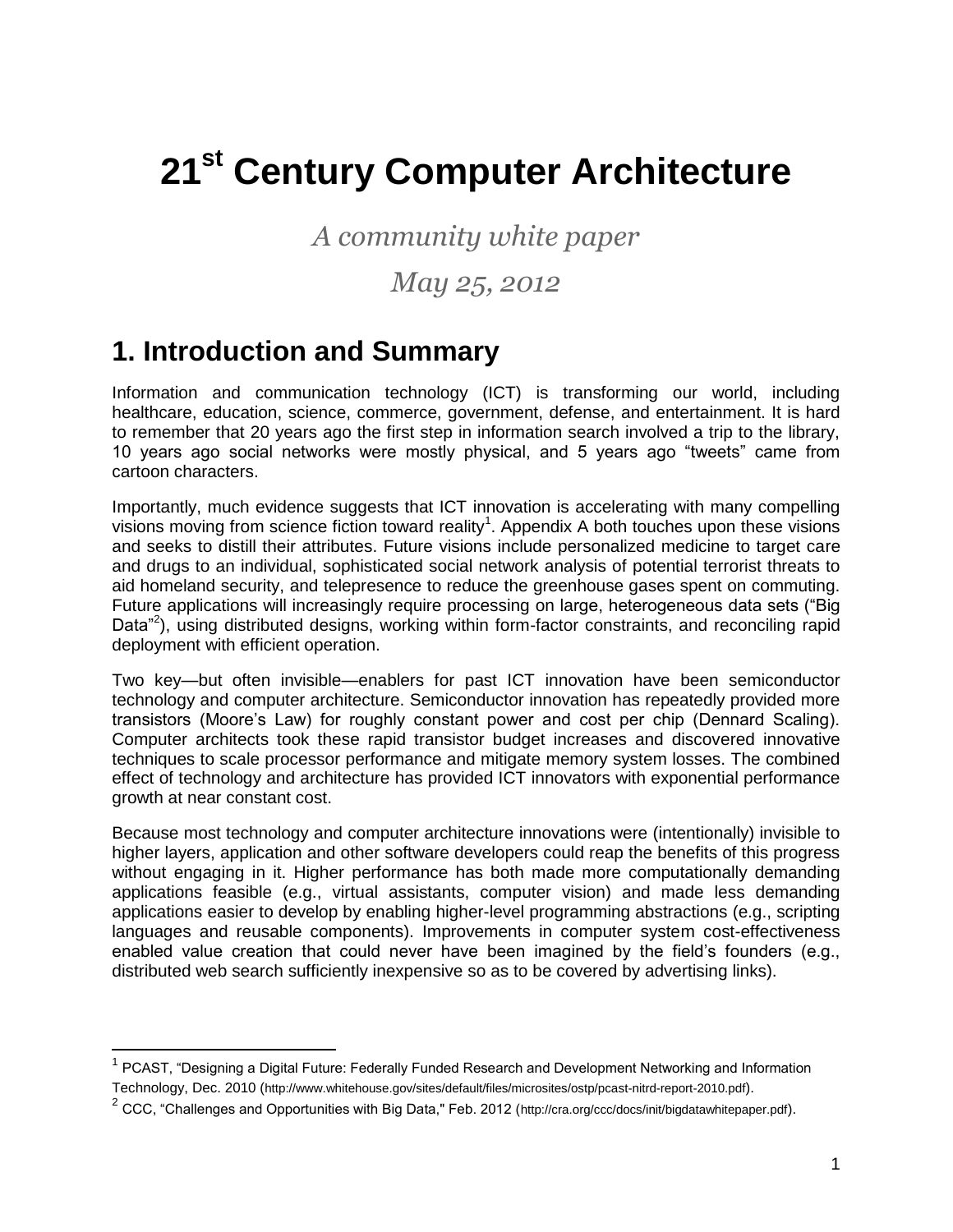The wide benefits of computer performance growth are clear. Recently, Danowitz et al.<sup>3</sup> apportioned computer performance growth roughly equally between technology and architecture, with architecture credited with ~80× improvement since 1985. As semiconductor technology approaches its "end-of-the-road" (see below), computer architecture will need to play an increasing role in enabling future ICT innovation. But instead of asking, "How can I make my chip run faster?," architects must now ask, "**How can I enable the 21st century infrastructure, from sensors to clouds, adding value from performance to privacy, but without the benefit of near-perfect technology scaling?**". The challenges are many, but with appropriate investment, opportunities abound. Underlying these opportunities is a common theme that future architecture innovations will require the engagement of and investments from innovators in other ICT layers.

## **1.1 The Challenges: An Inflection Point**

The semiconductor technology enabler to ICT is facing serious challenges that are outlined in Table 1 below. First, although technologists can make more and smaller transistors (Moore's Law), these transistors are not altogether "better" as has been true for four decades. Second, the power per transistor is no longer scaling well (Dennard Scaling has ended). Since most products—sensors, mobile, client, and data center—cannot tolerate (repeated) power increases, we must consider ways to mitigate these increases. Third, fabrication variations of nano-scale features (e.g., gate oxides only atoms thick) reduce transistors' long-term reliability significantly compared to larger feature sizes. Fourth, communication among computation elements must be managed through locality to achieve goals at acceptable cost and energy with new opportunities (e.g., chip stacking) and new challenges (e.g., data centers). Fifth, one-time costs to design, verify, fabricate, and test are growing, making them harder to amortize, especially when seeking high efficiency through platform specialization (e.g., handhelds, laptops, or servers).

| Late 20 <sup>th</sup> Century                                                                       | <b>The New Reality</b>                                                                                                                             |  |  |
|-----------------------------------------------------------------------------------------------------|----------------------------------------------------------------------------------------------------------------------------------------------------|--|--|
| Moore's Law $-2x$ transistors/chip every<br>18-24 months                                            | Transistor count still 2x every 18-24 months,<br>but see below                                                                                     |  |  |
| Dennard Scaling - near-constant<br>power/chip                                                       | Gone. Not viable for power/chip to double (with 2x<br>transistors/chip growth)                                                                     |  |  |
| The modest levels of transistor<br>unreliability easily hidden (e.g., via ECC)                      | Transistor reliability worsening, no longer easy to hide                                                                                           |  |  |
| Focus on computation over<br>communication                                                          | Restricted inter-chip, inter-device, inter-machine<br>communication (e.g. Rent's Rule, 3G, GigE);<br>communication more expensive than computation |  |  |
| (non-recurring engineering)<br>One-time<br>costs growing, but amortizable for mass-<br>market parts | Expensive to design, verify, fabricate, and test, especially<br>for specialized-market platforms                                                   |  |  |

|  | Table 1: Technology's Challenges to Computer Architecture |  |  |
|--|-----------------------------------------------------------|--|--|
|  |                                                           |  |  |

 $^3$  Danowitz, et al., "CPU DB: Recording Microprocessor History", CACM 04/2012.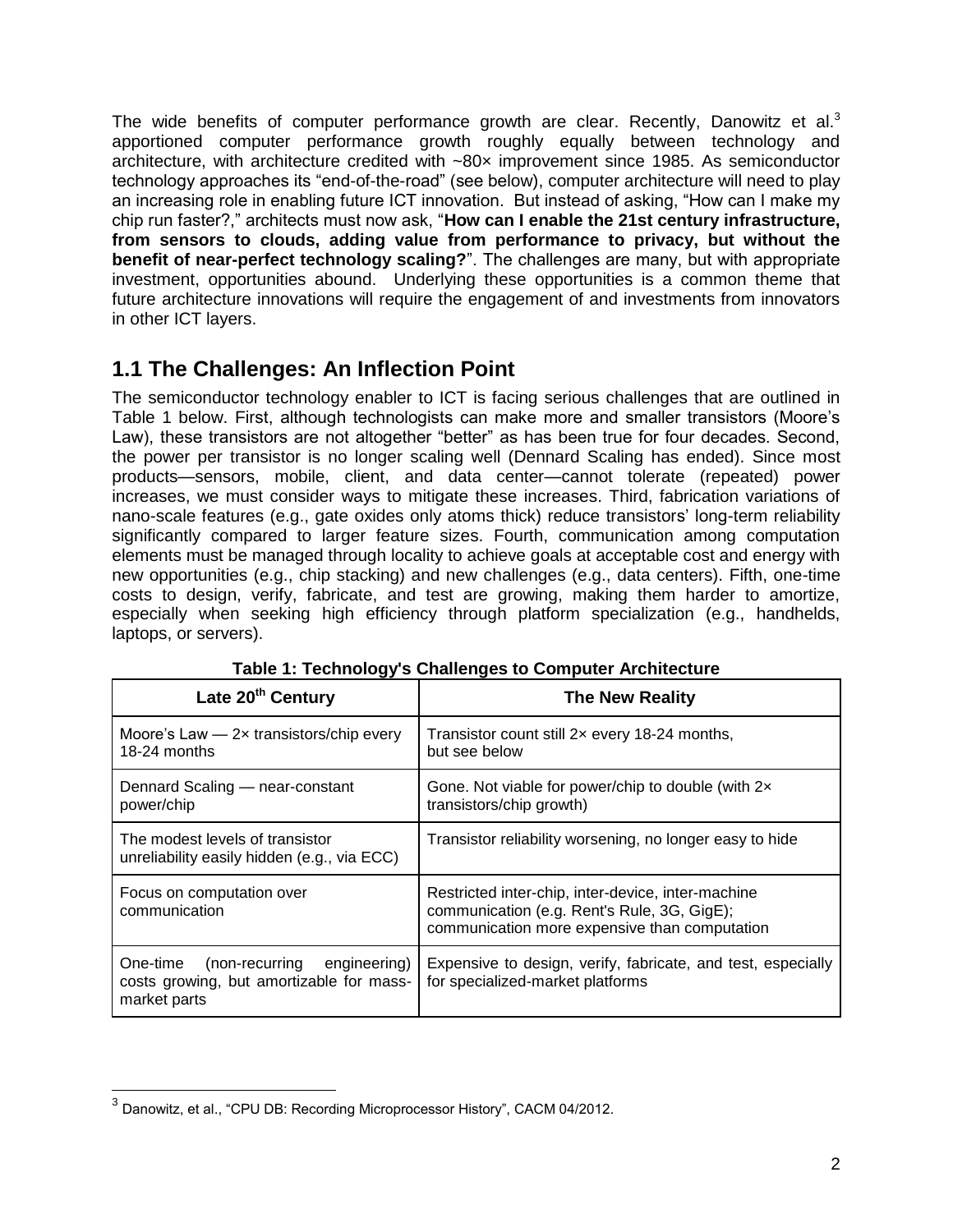## **1.2 The Opportunities: 21st Century Computer Architecture**

With CMOS technology scaling weakening as an enabler of ICT innovation, computer architects must step up their role even further.  $21^{st}$  century computer architecture, however, needs to be different from its  $20<sup>th</sup>$  century predecessor to embrace this new role. We see three fundamental differences, highlighted in Table 2 below. These differences form the basis of the future research agenda described in Section 2.

| 20 <sup>th</sup> Century Architecture                                                          | 21 <sup>st</sup> Century Architecture                                                                                                                            |                                                                                                      |
|------------------------------------------------------------------------------------------------|------------------------------------------------------------------------------------------------------------------------------------------------------------------|------------------------------------------------------------------------------------------------------|
| Single-chip performance                                                                        | Architecture as infrastructure:<br>from sensors to clouds<br>Chips to systems<br>Performance plus security, privacy,<br>availability, programmability,           | <b>Cross-cutting</b><br><i>implication:</i><br><b>Break current</b><br>layers with new<br>interfaces |
| Performance through software-<br>invisible instruction level parallelism<br>(ILP)              | <b>Energy first</b><br>Parallelism<br>Specialization<br>Cross-layer design                                                                                       |                                                                                                      |
| Tried and tested technologies:<br>CMOS, DRAM, disks with rapid but<br>predictable improvements | New technologies: non-volatile memory,<br>near-threshold voltage operation, 3D chips,<br>photonics,<br>Rethink<br>Memory+storage<br>Reliability<br>Communication |                                                                                                      |

|  | Table 2: Computer Architecture's Past and Future |  |  |
|--|--------------------------------------------------|--|--|
|  |                                                  |  |  |

**Architecture as Infrastructure: From Sensors to Clouds**: Past architecture research often focused on a chip (microprocessor) or stand-alone computer with performance as its main optimization goal. Moving forward, computers will be a key pillar of the  $21<sup>st</sup>$  century societal infrastructure. To address this change, computer architecture research must expand to recognize that generic computers have been replaced by computation in context (e.g., sensor, mobile, client, data center) and many computer systems are large and geographically distributed.<sup>4</sup> This shift requires more emphasis on the system (e.g., communication becomes a full-fledged partner of computation), the driver application (e.g., dealing with big data), and human-centric design goals beyond performance (e.g., programmability, privacy, security, availability, battery life, form factor).

**Energy First:** Past computer architecture optimized performance, largely through software invisible changes. 21<sup>st</sup> century architecture confronts power and energy as the dominant constraints, and can no longer sustain the luxury of software invisible innovation. We see parallelism, specialization, and cross-layer design as key principles in an energy-first era, but all three require addressing significant challenges. For example, while parallelism will abound in future applications (big data = big parallelism), communication energy will outgrow computation

<sup>&</sup>lt;sup>4</sup> Luiz André Barroso and Urs Hölzle, "The Datacenter as a Computer", Morgan-Claypool, 2009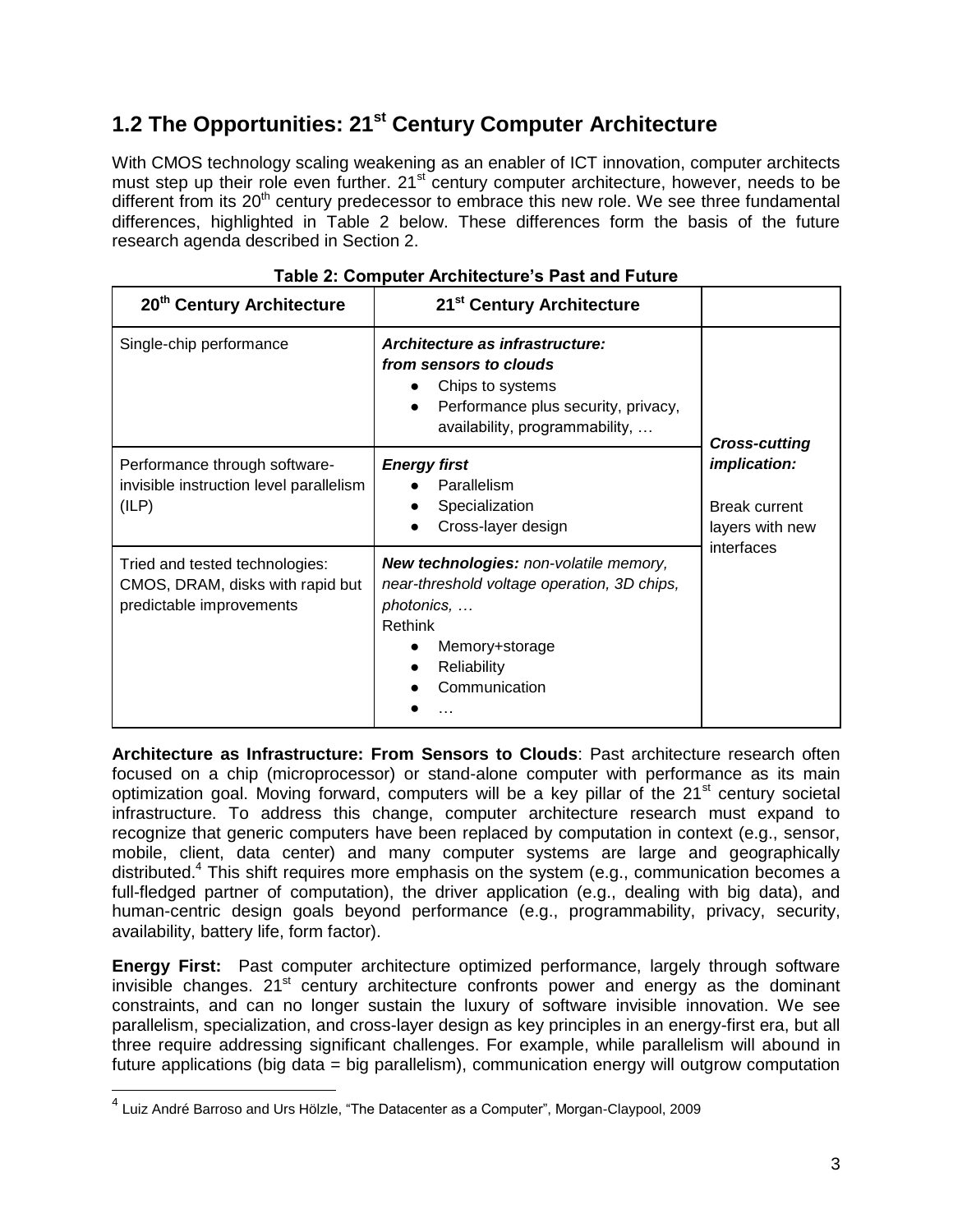energy and will require rethinking how we design for 1,000-way parallelism. Specialization can give 100× higher energy efficiency than a general-purpose compute or memory unit, but no known solutions exist today for harnessing its benefits for broad classes of applications costeffectively. Cross-layer design (from circuit to architecture to run-time system to compiler to application) can wring out waste in the different layers for energy efficiency, but needs a far more concerted effort among many layers to be practical.

**New Technologies:** Past computer architecture has relied on the predictable performance improvements of stable technologies such as CMOS, DRAM, and disks. For the first time in the careers of many ICT professionals, new technologies are emerging to challenge the dominance of the "tried-and-tested," but sorely need architectural innovation to realize their full potential. For example, non-volatile memory technologies (e.g., Flash and phase change memory) drive a rethinking of the relationship between memory and storage. Near-threshold voltage operation has tremendous potential to reduce power but at the cost of reliability, driving a new discipline of resiliency-centered design. Photonics and 3D chip stacking change communication costs radically enough to affect the entire system design.

Underlying all of the above is a **cross-cutting** theme of innovations that are exposed to and require interaction with other ICT layers. This change is dramatic in that it will impact ICT innovators in other layers, similar to, but potentially greater than, the recent shift to multicore processors. Collaboration with other-layer innovators will empower architects to make bolder innovations with commensurate benefits, but it will also require significant investment and strong leadership to provide the richer inter-layer interfaces necessary for the 21<sup>st</sup> century.

# **2. Research Directions**

This section discusses important research directions for computer architecture and related communities, but begins with two comments. First, the ideas below represent good ideas from those who contributed to this document and complement other recent documents.<sup>5 6 7</sup> They do not represent an exhaustive list nor a consensus opinion of the whole community, which are infeasible to gather in the process of creating this white paper.

Second, if we have been convincing that the directions presented have value to society, there is a need for pre-competitive research funding to develop them. Even highly-successful computer companies lack the incentive to do this work for several reasons. First, the technologies required will take years to a decade to develop. Few companies have such staying power. Second, successful work will benefit many companies, disincentivizing any one to pay for it. Third, many of the approaches we advocate cross layers of the system stack, transcending industry-standard interfaces (e.g., x86) and the expertise of individual companies. Finally, we need to educate the next generation of technical contributors, which is perhaps academia's most important form of technology transfer.

<sup>&</sup>lt;sup>5</sup> ACAR-1, "Failure is not an Option: Popular Parallel Programming," Workshop on Advancing Computer Architecture Research, August 2010 ([http://www.cra.org/ccc/docs/ACAR\\_Report\\_Popular-Parallel-Programming.pdf](http://www.cra.org/ccc/docs/ACAR_Report_Popular-Parallel-Programming.pdf)).

 $^6$  ACAR-2, "Laying a New Foundation for IT: Computer Architecture for 2025 and Beyond," Workshop on Advancing Computer Architecture Research, September 2010 [\(http://www.cra.org/ccc/docs/ACAR2-Report.pdf\)](http://www.cra.org/ccc/docs/ACAR2-Report.pdf).

<sup>&</sup>lt;sup>7</sup> Fuller and Millett, "The Future of Computing Performance: Game Over or Next Level?," The National Academy Press, 2011 [\(http://books.nap.edu/openbook.php?record\\_id=12980&page=R1\)](http://books.nap.edu/openbook.php?record_id=12980&page=R1).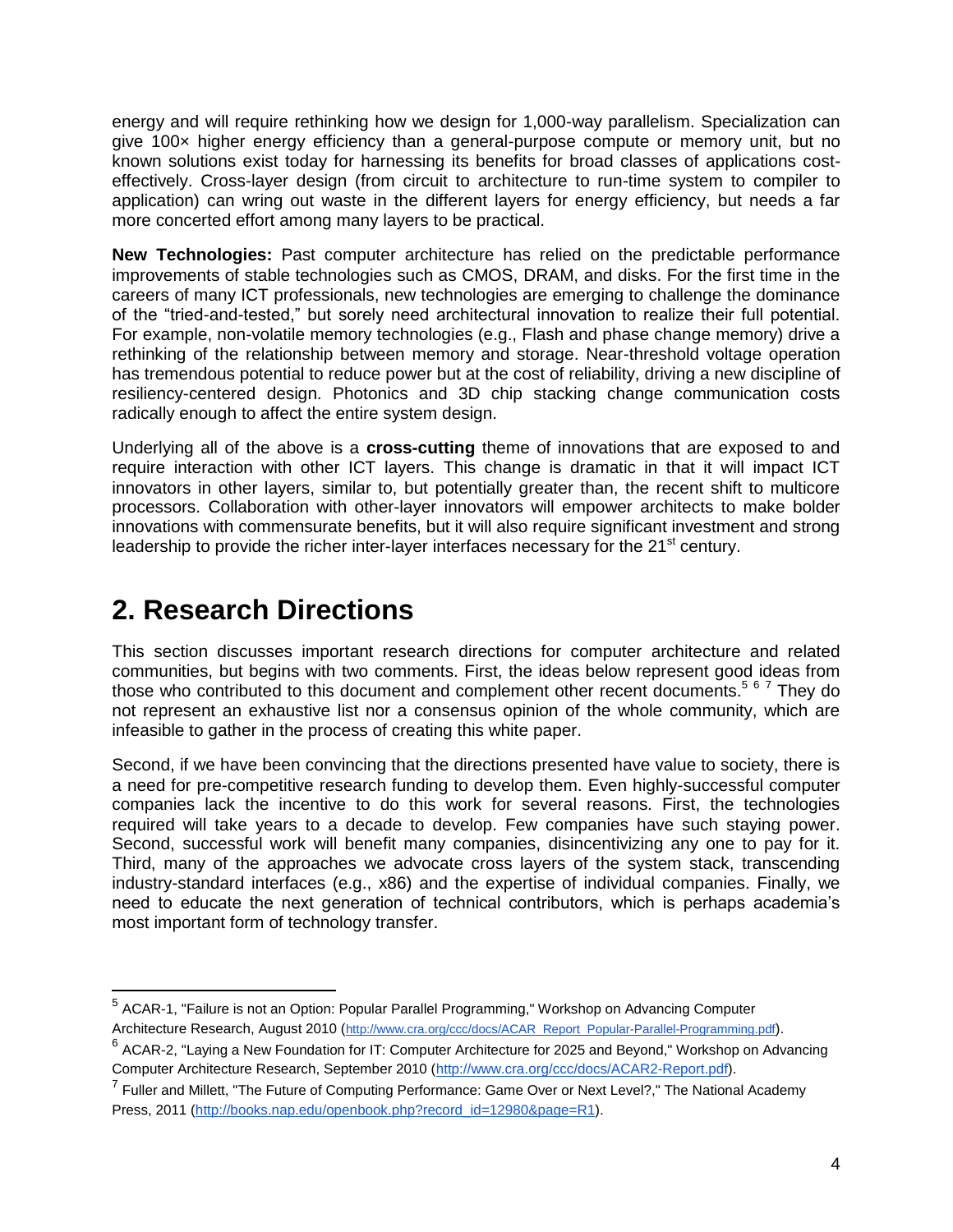## **2.1. Architecture as Infrastructure: Spanning Sensors to Clouds**

Until recently, computer systems were largely beige boxes nestled under a desk or hidden in a machine room, and computer architecture research focused primarily on the design of desktop, workstation and server CPUs. The new reality of 21<sup>st</sup>-century applications calls for a broader computer architecture agenda beyond the beige box. The emerging applications described in Appendix A demand a rich ecosystem that enables ubiquitous embedded sensing/compute devices that feed data to "cloud servers" and warehouse-scale facilities, which can process and supply information to edge devices, such as tablets and smartphones. Each class of computing device represents a unique computing environment with a specific set of challenges and opportunities, yet all three share a driving need for improved energy efficiency (performance per watt) as an engine for innovation. Moreover, future architecture research must go beyond optimizing devices in isolation, and embrace the challenges of cross-environment co-design to address the needs of emerging applications.

**Smart Sensing and Computing***.* In the smart sensors space, the central requirement is to compute within very tight energy, form-factor, and cost constraints. The need for greater computational capability is driven by the importance of filtering and processing data where it is generated/collected (e.g., distinguishing a nominal biometric signal from an anomaly), because the energy required to communicate data often outweighs that of computation. This environment brings exciting new opportunities like designing systems that can leverage intermittent power (e.g., from harvested energy), extreme low-voltage (near-threshold and analog) design, new communication modalities (e.g., broadcast communication from building lighting), and new storage technologies (e.g., NVRAM). As sensors become critical to health and safety, their security and reliability must also be assured (e.g., consider recent demonstrations of remote hacking of pacemakers), including design correctness of hardware and software components. Additionally, given that sensor data is inherently approximate, it opens the potential to effectively apply approximate computing techniques, which can lead to significant energy savings (and complexity reduction).

**Portable Edge Devices***.* The portable computing market has seen explosive growth, with smartphone sales recently eclipsing the PC market.<sup>8</sup> And yet, current devices still fall far short of the futuristic capabilities society has envisioned, from the augmented reality recently suggested by "Google Glasses," to the medical tricorder posited by Star Trek nearly 50 years ago and recently resurrected in the form of an  $X$  Prize challenge competition<sup>9</sup>. Enriching applications in this environment will need orders of magnitude improvement in operations/watt (from today's ~10 giga-operations/watt), since user interfaces seem to have a significant appetite for computation (e.g., multi-touch interfaces, voice recognition, graphics, holography, and 3D environment reconstruction) and even mobile applications are becoming data and compute intensive. As discussed in later sections, such systems clearly need both parallelism and specialization (the latest generation iPad's key chip has multiple cores and dedicates half of its chip area for specialized units). Given the proximity with the user, such devices motivate ideas that bring human factors to computer design, such as using user feedback to adjust voltage/frequency to save energy, focusing computation on where the user is looking, reducing the image to salient features only, or predicting and prefetching for what the user is likely to do. This environment also motivates features beyond raw performance, such as security/privacy.

<sup>&</sup>lt;sup>8</sup> e.g., [http://mashable.com/2012/02/03/smartphone-sales-overtake-pcs/](http://mashable.com/2012/02/03/smartphone-sales-overtake-pcs/,) and <http://www.canalys.com/newsroom/smart-phones-overtake-client-pcs-2011>

<sup>9</sup> <http://www.xprize.org/x-prize-and-qualcomm-announce-10-million-tricorder-prize>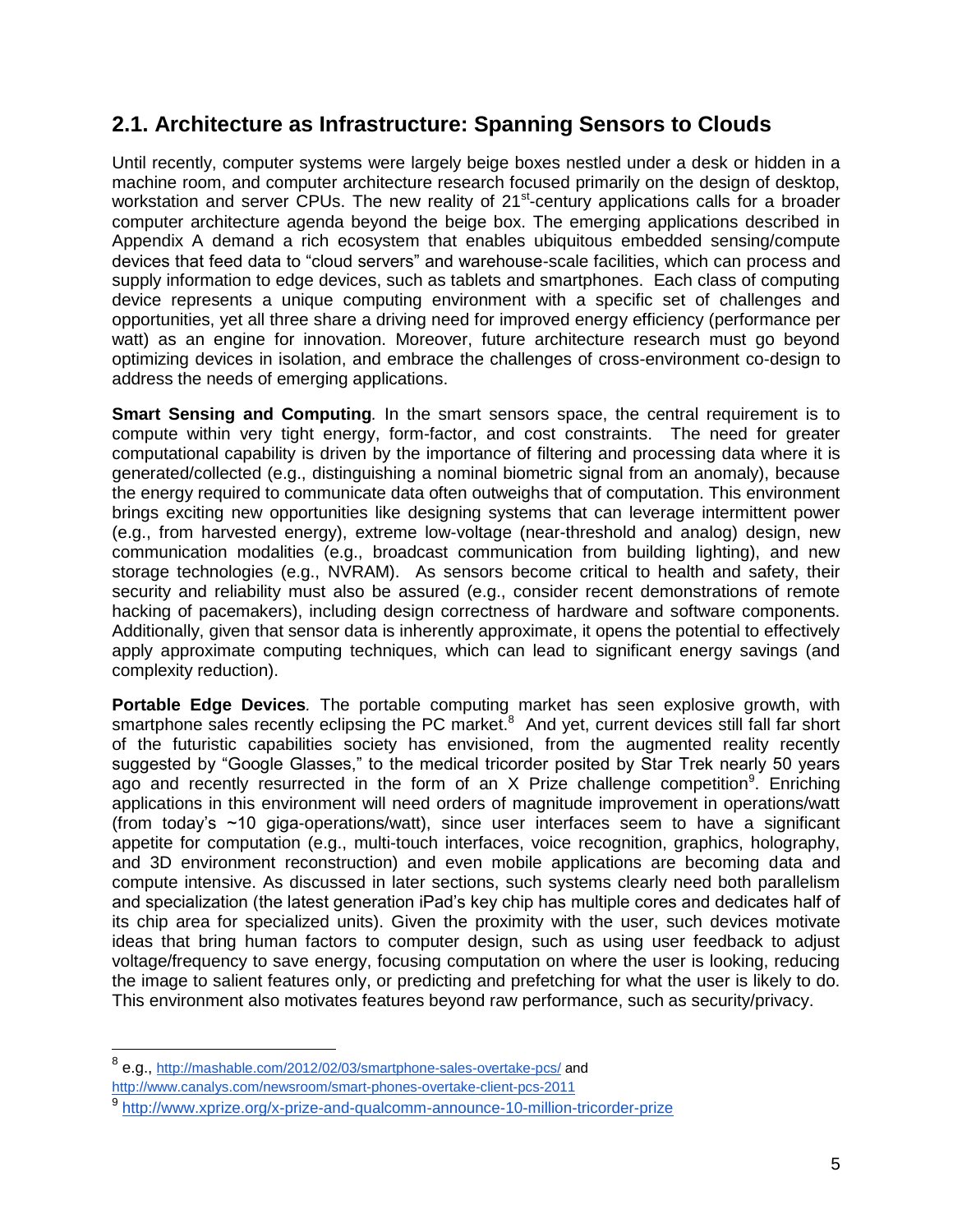**The Infrastructure—Cloud Servers***.* Many of the most exciting emerging applications, such as simulation-driven drug discovery, or interactive analysis of massive human networks, can only be achieved with reasonable response times through the combined efforts of tens of thousands of processors acting as a single warehouse-scale computer. Internet search has demonstrated the societal importance of this computing paradigm. However, today's production search systems require massive engineering effort to create, program, and maintain, and they only scratch the surface of what might be possible (e.g., consider the potential of IBM's Watson). Systems architects must devise programming abstractions, storage systems, middleware, operating system, and virtualization layers to make it possible for conventionally trained software engineers to program warehouse-scale computers.

While many computing disciplines—operating systems, networking, and others—play a role in data center innovations, it is crucial for computer architects to consider the interface designs and hardware support that can best enable higher-level innovations. In addition, a key challenge lies in reasoning about locality and enforcing efficient locality properties in data center systems, a burden which coordination of smart tools, middleware and the architecture might alleviate. A further challenge lies in making performance predictable; as requests are parallelized over more systems, infrequent tail latencies become performance critical (if 100 systems must jointly respond to a request, 63% of requests will incur the 99-percentile delay of the individual systems due to waiting for stragglers<sup>10</sup>); architectural innovations can guarantee strict worst-case latency requirements. Memory and storage systems consume an increasing fraction of the total data center power budget, which one might combat with new interfaces (beyond the JEDEC standards), novel storage technologies, and 3D stacking of processors and memories.

**Putting It All Together—Eco-System Architecture.** There is a need for runtime platforms and virtualization tools that allow programs to divide effort between the portable platform and the cloud while responding dynamically to changes in the reliability and energy efficiency of the cloud uplink. How should computation be split between the nodes and cloud infrastructure? How can security properties be enforced efficiently across all environments? How can system architecture help preserve privacy by giving users more control over their data? Should we codesign compute engines and memory systems?

The research directions outlined above will push architecture research far beyond the beige box. The basic research challenges that relate all of these opportunities are improving energy efficiency dramatically and embracing new requirements such as programmability, security, privacy and resiliency from the ground up. Given the momentum in other areas (e.g., HCI, machine learning, and ubiquitous computing) now is the moment to explore them. Success will require significant investment in academic research because of the need for community-scale effort and significant infrastructure. While mobile and data centers are relatively new to the menagerie of computing devices, the research challenges we discuss will likely also apply to other devices yet to emerge.

## **2.2. Energy First**

 $\overline{a}$ 

The shift from sequential to parallel (multicore) systems has helped increase performance while keeping the power dissipated per chip largely constant. Yet many current parallel computing systems are already power or energy constrained. At one extreme, high-end supercomputers and data centers require expensive many-megawatt power budgets; at the other, high-

<sup>&</sup>lt;sup>10</sup> J. Dean. "Achieving Rapid Response Times in Large Online Services." Talk in Berkeley, CA, Mar. 2012.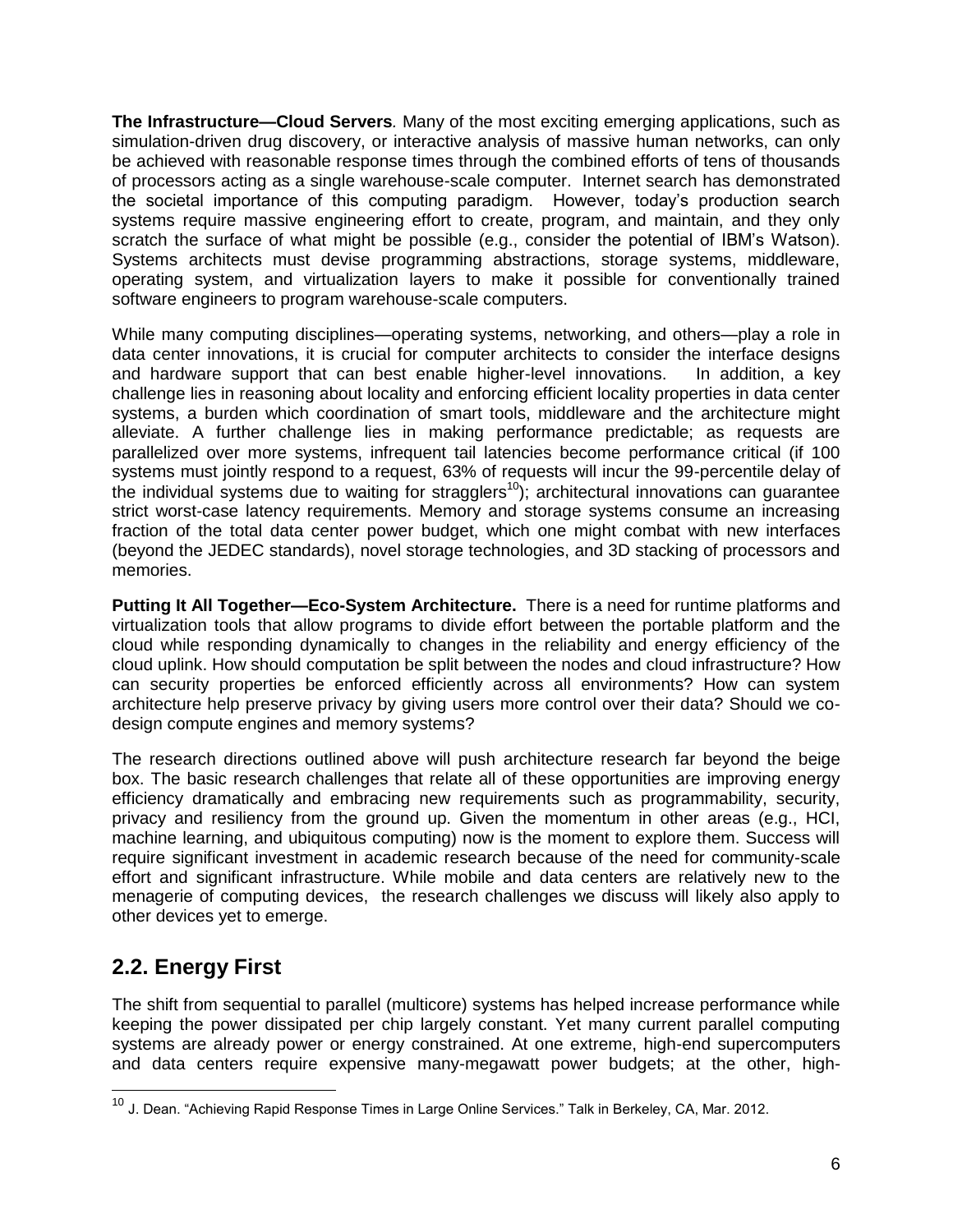functionality sensors and portable devices are often limited by their battery's energy capacity. Portable and sensor devices typically require high performance for short periods followed by relatively long idle periods. Such bimodal usage is not typical in high-end servers, which are rarely completely idle and seldom need to operate at their maximum rate. Thus, power and energy solutions in the server space are likely to differ from those that work best in the portable device space. However, as we demand more from our computing systems—both servers and sensors—more of them will be limited by power, energy, and thermal constraints. Without new approaches to power- and energy-efficient designs and new packaging and cooling approaches, producing ICT systems capable of meeting the computing, storage and communication demands of the emerging applications described in Appendix A will likely be impossible. It is therefore urgent to invest in research to make computer systems *much* more energy efficient.

As the next subsections describe, energy must be reduced by attacking it across many layers, rethinking parallelism, and with effective use of specialization.

#### **Energy Across the Layers**

Electronic devices consume energy as they do work (and, in the case of CMOS, just by being powered on). Consequently, all of the layers of the computing stack play a role to improve energy and power efficiency: device technologies, architectures, software systems (including compilers), and applications. Therefore, we believe that a major interdisciplinary research effort will be needed to substantially improve ICT system energy efficiency. We suggest as a goal to improve the energy efficiency of computers by two-to-three orders of magnitude, to obtain, by the end of this decade, an exa-op data center that consumes no more than 10 megawatts (MW), a peta-op departmental server that consumes no more than 10 kilowatts (KW), a tera-op portable device that consumes no more than 10 watts (W), and a giga-op sensor system that consumes no more than 10 milliwatts (mW). Such an ambitious plan can only be attained with aggressive changes in all layers of the computing stack.

**At the Circuit/Technology Level**, we need research in new devices that are fundamentally more energy efficient, both in CMOS and in emerging device technologies. Research is also needed on new technologies that can improve the energy efficiency of certain functions, such as photonics for communication, 3D-stacking for integration, non-resistive memories for storage, and efficient voltage conversion. Novel circuit designs are also needed: circuits that work at ultra-low supply voltages, circuits that carry out efficient power distribution, circuits that perform aggressive power management, and circuits that are able to support multiple voltage and frequency domains on chip.

**At the Architecture Level**, we need to find more efficient, streamlined many-core architectures. We need chip organizations that are structured in heterogeneous clusters, with simple computational cores and custom, high-performance functional units that work together in concert. We need research on how to minimize communication, since energy is largely spent moving data. Especially in portable and sensor systems, it is often worth doing the computation locally to reduce the energy-expensive communication load. As a result, we also need more research on synchronization support, energy-efficient communication, and in-place computation.

**At the Software Level**, we need research that minimizes unnecessary communication. We require runtimes that manage the memory hierarchy and orchestrate fine-grain multitasking. We also need research on compilation systems and tools that manage and enhance locality. At the programming-model level, we need environments that allow expert programmers to exercise full machine control, while presenting a simple model of localities to low-skilled programmers. At the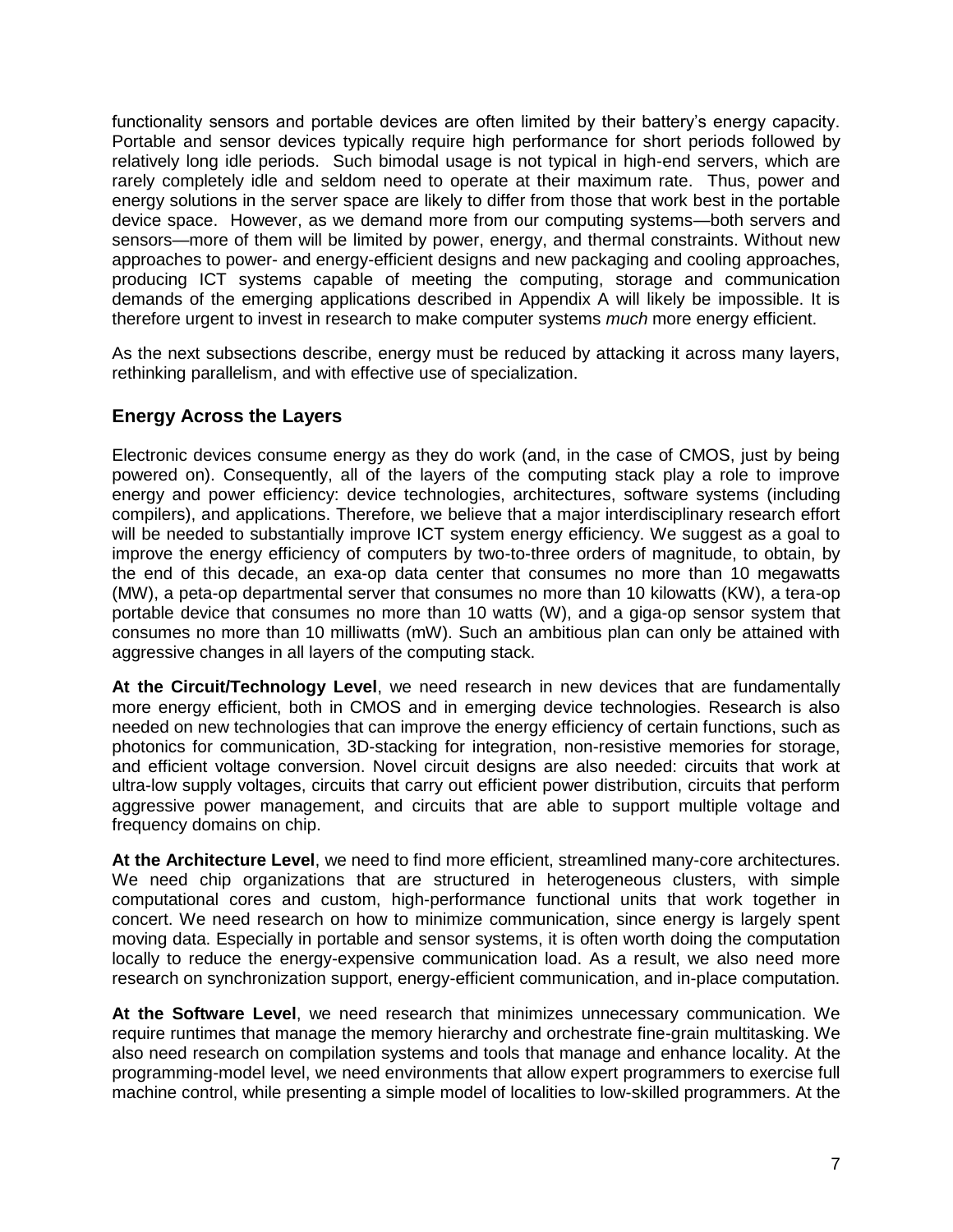application level, we need algorithmic approaches that are energy-efficient via reduced operation count, precision, memory accesses, and interprocessor communication, and that can take advantage of heterogeneous systems. At the compiler level, we need to find ways to trade off power efficiency and performance, while also considering the reliability of the resulting binary. Overall, it is only through a fully-integrated effort that cuts across all layers that we can make revolutionary progress.

#### **Exploiting Parallelism to Enable Future Applications**

Throughout the  $20<sup>th</sup>$  century, the growth in computing performance was driven primarily by single-processor improvements. But by 2004, diminishing returns from faster clock speeds and increased transistor counts resulted in serious power (and related thermal) problems. By shifting to multiple cores per chip, our industry continued to improve aggregate performance and performance per watt. But just replicating cores does not adequately address the energy and scaling challenges on chip, nor does it take advantage of the unique features and constraints of being on chip. Future growth in computer performance must come from massive on-chip parallelism with simpler, low-power cores, architected to match the kinds of fine-grained parallelism available in emerging applications.

Unfortunately, we are far from making parallel architectures and programming usable for the large majority of users. Much of the prior research has focused on coarse-grained parallelism using standard processor cores as the building block. Placing massive parallelism on a single chip offers new opportunities for parallel architecture and associated programming techniques. To unlock the potential of parallel computing in a widely-applicable form, we may need at least a decade of *concerted*, *broad-based* research to address emerging application problems at all levels of parallelism. To ensure that computing performance growth will continue to fuel new innovations, and given the magnitude of the technical challenges and the stakes involved, we need major funding investments in this area.

**Reinventing Computing Stack for Parallelism:** We recommend an ambitious, interdisciplinary effort to re-invent the classical computing stack for parallelism—programming language, compiler and programming tools, runtime, virtual machine, operating system, and architecture. Along with performance goals, energy considerations must be a first-class design constraint to forge a viable path to scalable future systems. The current layers have been optimized for uniprocessor systems and act as barriers to change. Since a single, universal programming model may not exist, we recommend exploring multiple models and architectures. Moreover, different solutions are clearly needed for experts, who may interact with the innards of the machine, and the large majority of programmers, who should use simple, sequential-like models perhaps enabled by domain-specific languages.

**Applications-Focused Architecture Research:** We recommend an application-focused approach to parallel architecture research, starting from chips with few to potentially hundreds of cores, to distributed systems, networking structures at different scales, parallel memory systems, and I/O solutions. The challenge is to consider application characteristics, but without overfitting to particular specifics; we must leverage mechanisms (including programming languages) that will perform well and are power efficient on a variety of parallel systems. Fundamental architecture questions include the types of parallelism (e.g., data or task), how units should be organized (e.g., independent cores or co-processors), and how to synchronize and communicate. Solutions may differ depending on the inherent application parallelism and constraints on power, performance, or system size.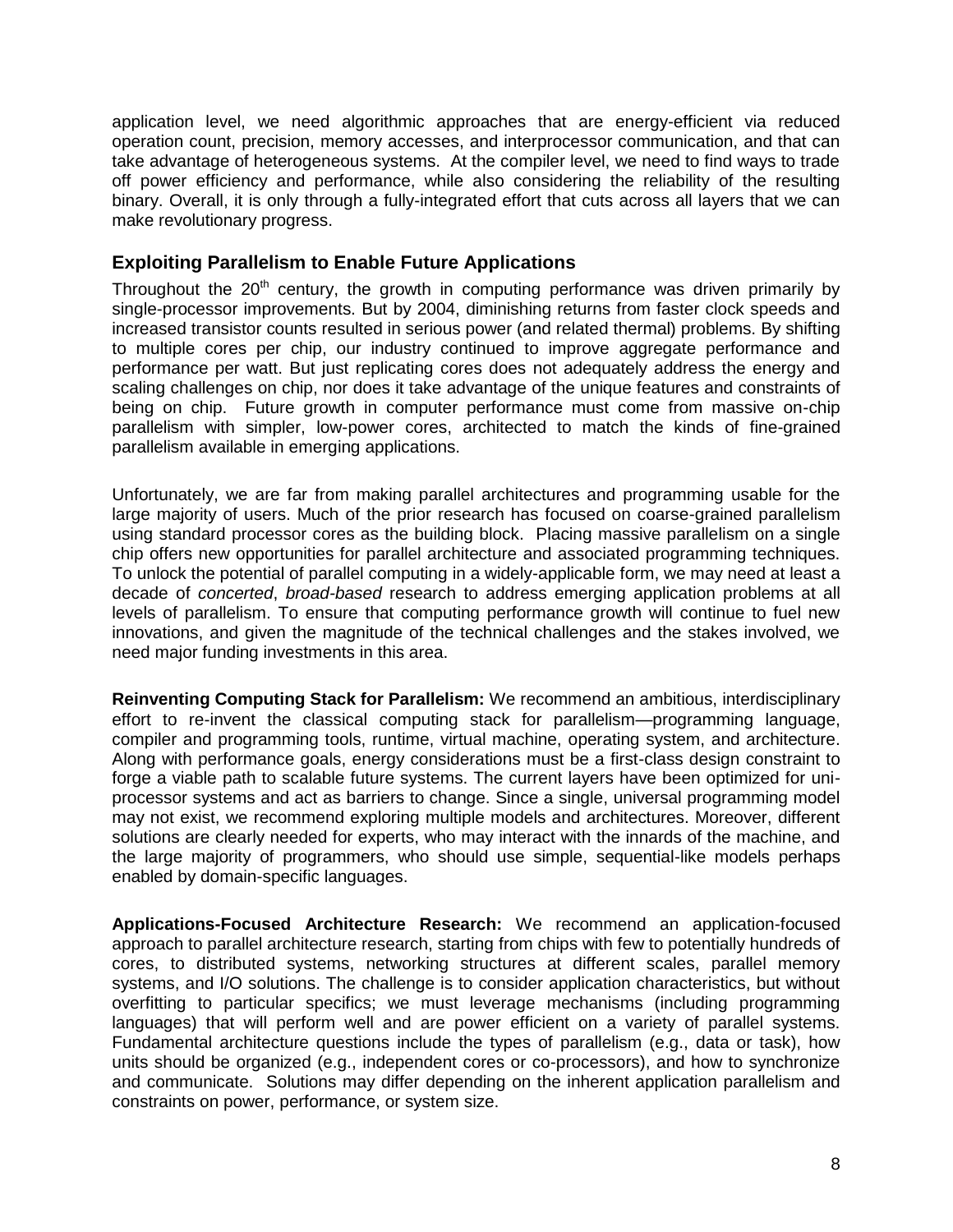**Hardware/Software Co-Design:** Current challenges call for integrative research on parallelism that spans both software and hardware, from applications and algorithms through systems software and hardware. As discussed below, we see a need to break through existing abstractions to find novel mechanisms and policies to exploit locality and enable concurrency, effectively support synchronization, communication and scheduling, provide platforms that are programmable, high-performance, and energy efficient, and invent parallel programming models, frameworks, and systems that are truly easy to use. Given the large range of issues, we recommend a broad and inclusive research agenda.

#### **Enabling Specialization for Performance and Energy Efficiency**

For the past two or more decades, general-purpose computers have driven the rapid advances in and society's adoption of computing. Yet the same flexibility that makes general-purpose computers applicable to most problems causes them to be energy inefficient for many emerging tasks. Special-purpose hardware accelerators, customized to a single or narrow-class of functions, can be orders of magnitude more energy-efficient by stripping out the layers of mechanisms and abstractions that provide flexibility and generality. But current success stories, from medical devices and sensor arrays to graphics processing units (GPUs), are limited to accelerating narrow classes of problems. Research is needed to (1) develop architectures that exploit both the performance and energy-efficiency of specialization while broadening the class of applicable problems and (2) reduce the non-recurring engineering (NRE) costs for software and hardware that limit the utility of customized solutions.

**Higher-level Abstractions to Enable Specialization.** General-purpose computers can be programmed in a range of higher-level languages with sophisticated tool chains that translate to fixed ISAs, providing functional and performance portability across a wide range of architectures. Special-purpose accelerators, in contrast, are frequently programmed using much lower-level languages that often directly map to hardware (e.g., Verilog), providing limited functional or performance portability and high NRE costs for software. As further discussed below, research is needed to develop new layers and abstractions that capture enough of a computation's structure to enable efficient creation of or mapping to special-purpose hardware, without placing undue burden on the programmer. Such systems will enable rapid development of accelerators by reducing or eliminating the need to retarget applications to every new hardware platform.

**Energy-Efficient Memory Hierarchies.** Memory hierarchies can both improve performance and reduce memory system energy demands, but are usually optimized for performance first. But fetching the operands for a floating-point multiply-add can consume one to two orders of magnitude more energy than performing the operation.<sup>11</sup> Moreover, current designs frequently either seek to minimize worst-case performance to maximize generality or sacrifice programmability to maximize best-case performance. Future memory-systems must seek energy efficiency through specialization (e.g., through compression and support for streaming data) while simplifying programmability (e.g., by extending coherence and virtual memory to accelerators when needed). Such mechanisms have the potential to reduce energy demands for a broad range of systems, from always-on smart sensors to data centers processing big data.

**Exploiting (Re-)configurable Logic Structures.** The increasing complexity of silicon process technologies has driven NRE costs to prohibitive levels, making full-custom accelerators

<sup>&</sup>lt;sup>11</sup> Steve Keckler, "Life After Dennard and How I Learned to Love the Picojoule," Keynote at Micro 2011.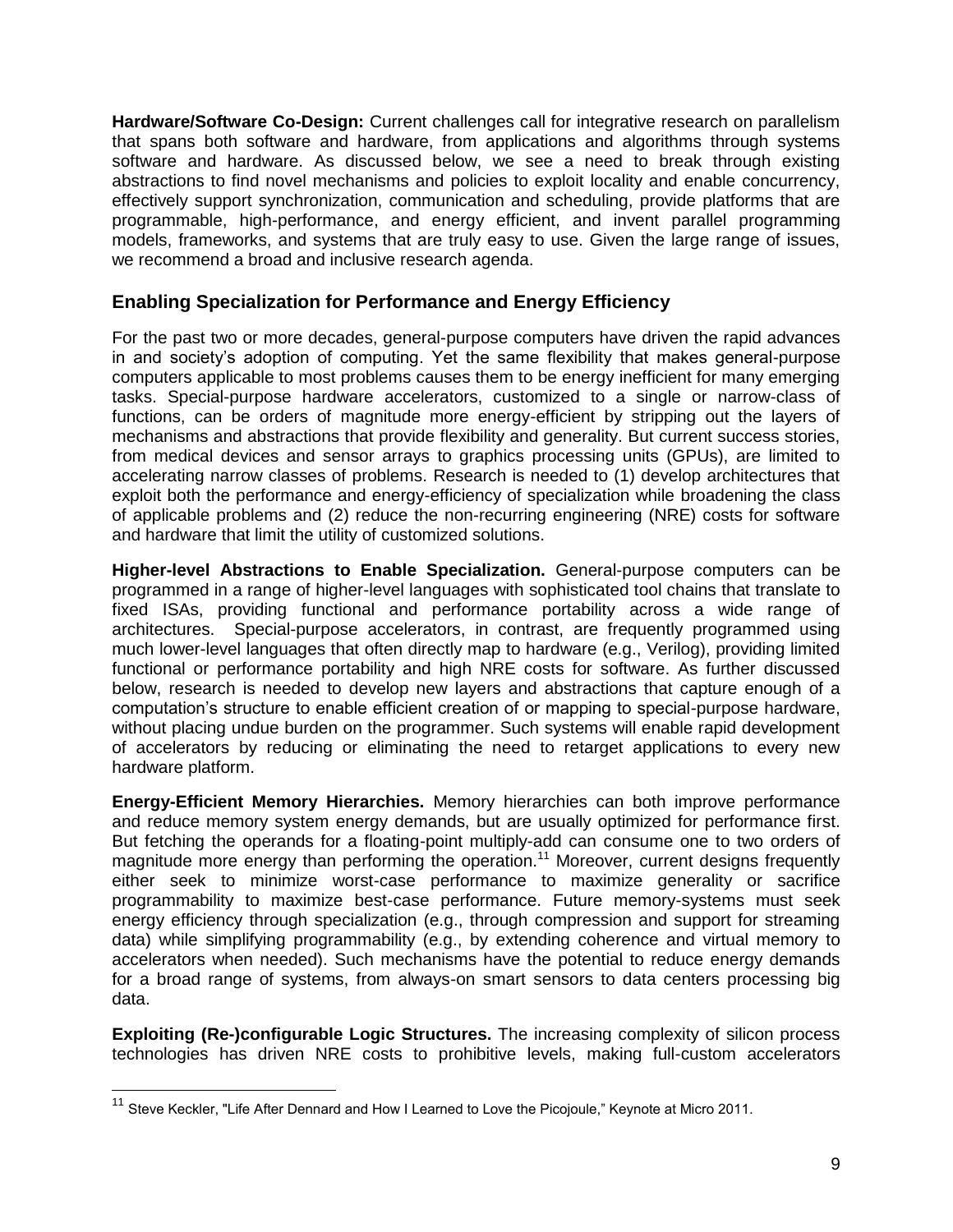infeasible for all but the highest-volume applications. Current reconfigurable logic platforms (e.g., FPGAs) drive down these fixed costs, but incur undesirable energy and performance overheads due to their fine-grain reconfigurability (e.g., lookup tables and switch boxes). Research in future accelerators will improve energy efficiency using coarser-grain semiprogrammable building blocks (reducing internal inefficiencies) and packet-based interconnection (making more efficient use of expensive wires). Additional efficiencies will come from emerging 3D technologies such as silicon interposers, which allow limited customization (e.g., top-level interconnect) to configure systems at moderate cost. Such techniques coupled with better synthesis tools can reduce NRE costs, thereby enabling rapid development and deployment of accelerators in a broad range of critical applications.

The past scaling of processor performance has driven advances both within computing and in society at large. Continued scaling of performance will be largely limited by the improvements in energy efficiency made possible by reconfigurable and specialized hardware. Research that facilitates the design of reconfigurable and special-purpose processors will enable corporations, researchers, and governments to quickly and affordably focus enormous computing power on critical problems.

## **2.3. Technology Impacts on Architecture**

Application demands for improved performance, power and energy efficiency, and reliability drive continued investment in technology development. As standard CMOS reaches fundamental scaling limits, the search continues for replacement circuit technologies (e.g., sub/near-threshold CMOS, QWFETs, TFETs, and QCAs) that have a winning combination of density, speed, power consumption, and reliability. Non-volatile storage (i.e., flash memory) has already starting to replace rotating disks in many ICT systems, but comes with its own design challenges (e.g., limited write endurance). Other emerging non-volatile storage technologies (e.g., STT-RAM, PCRAM, and memristor) promise to disrupt the current design dichotomy between volatile memory and non-volatile, long-term storage. 3D integration uses die stacking to permit scaling in a new dimension, but substantial technology and electronic design automation (EDA) challenges remain. Photonic interconnects can be exploited among or even on chips.

In addition to existing efforts to develop new ICT technologies (e.g., through NSF's MRSECs), significant architectural advancements—and thus significant investments—are needed to exploit these technologies.

**Rethinking the Memory/Storage Stack.** Emerging technologies provide new opportunities to address the massive online storage and processing requirements of "big data" applications. Emerging non-volatile memory technologies promise much greater storage density and power efficiency, yet require re-architecting memory and storage systems to address the device capabilities (e.g., longer, asymmetric, or variable latency, as well as device wear out).

**Design Automation Challenges.** New technologies drive new designs in circuits, functional units, microarchitectures, and systems. Such new approaches also require investment in new EDA tools, particularly for mixed-signal and 3D designs. New *design* tools must be tailored to the new technologies: functional synthesis, logic synthesis, layout tools, and so on. Furthermore, heterogeneous computing greatly taxes our ability to perform pre-RTL system modeling, particularly as the diversity of architectures and accelerators explodes. Hence, new *verification*, *analysis* and *simulation* tools will be needed: tools for verifying correct operation, performance, power and energy consumption, reliability (e.g., susceptibility to soft error and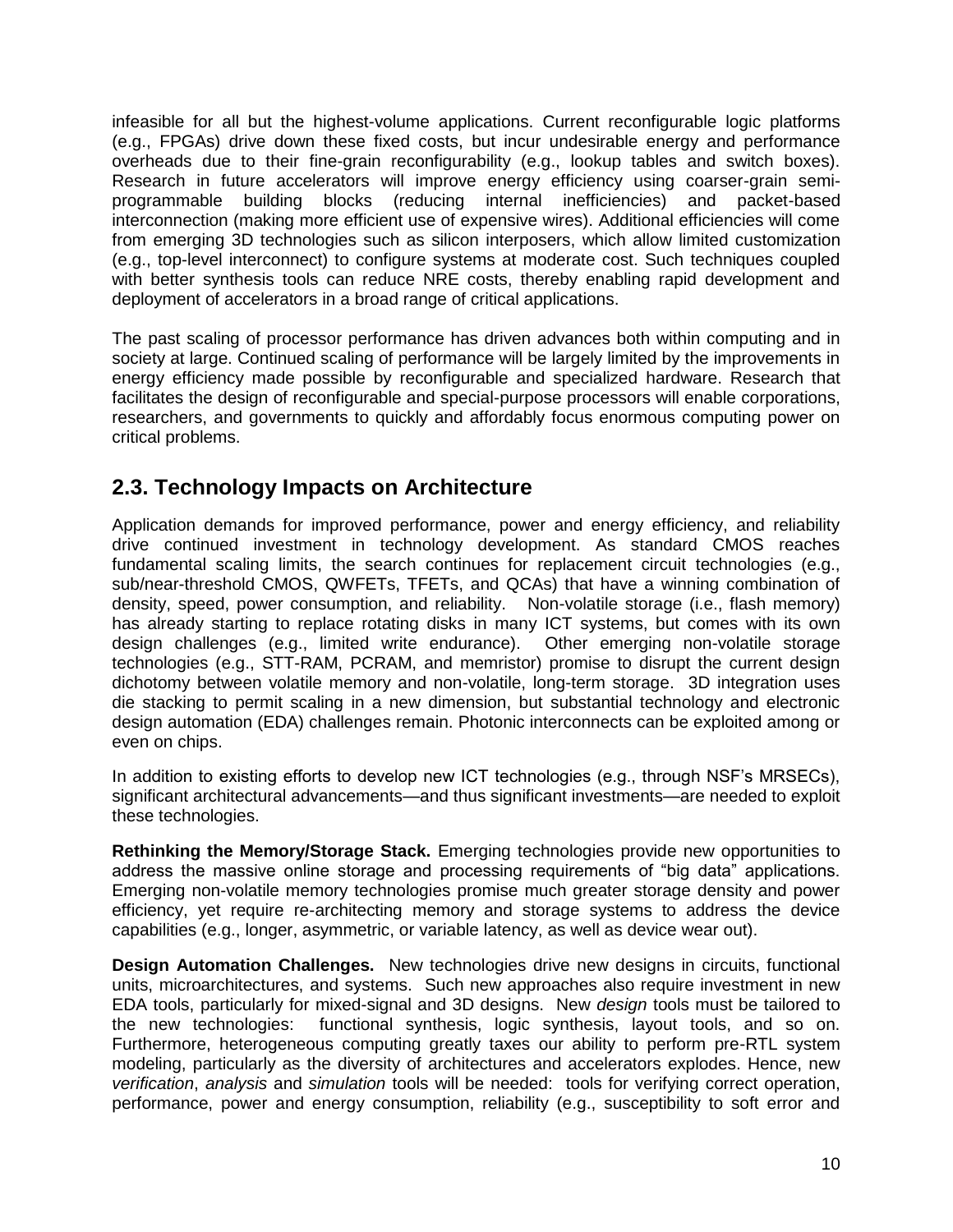aging effects), and security (avoiding power "footprints," providing architectural support for information flow tracking).

**3D Integration.** Die stacking promises lower latency, higher bandwidth, and other benefits, but brings many new EDA, design, and technology challenges. Computer architects have started this investigation with the stacking of DRAM memories on top of cores, but future designs will go much further to encompass stacking of nonvolatile memories, of custom computational components realized with a non-compatible technology, of new interconnection technologies (e.g., photonics), of sensors and the analog components that go with them, of RF and other analog components, of energy providers and cooling systems (e.g., MEMs energy harvesting devices, solar cells, and microfluidic cooling). To realize the promise of the new technologies being developed by nano-materials and nano-structures researchers, further investment is needed so that computer architects can turn these nanotechnology circuits into ICT systems.

### **2.4. Cross-Cutting Issues and Interfaces**

As computers permeate more aspects of everyday life, making a computer system *better* means much more than being *faster* or more *energy efficient*. Applications need architectural support to ensure data security and privacy, to tolerate faults from increasingly unreliable transistors, and to enhance programmability, verifiability and portability. Achieving these cross-cutting design goals—nicknamed the "Ilities"—requires a fundamental rethinking of long-stable interfaces that were defined under extremely different application requirements and technological constraints.

#### **Security, Programmability, Reliability, Verifiability and Beyond.**

Applications increasingly demand a richer set of design "Ilities" at the same time that energy constraints make them more expensive to provide. Fortunately, the confluence of new system architectures and new technologies creates a rare inflection point, opening the door to allow architects to develop fundamentally more energy-efficient support for these design goals.

**Verifiability and Reliability.** Ensuring that hardware and software operate reliably is more important than ever; for implantable medical devices, it is (literally) vital. At the same time, CMOS scaling trends lead to less-reliable circuits and complex, heterogeneous architectures threaten to create a "Verification Wall". Future system architectures must be designed to facilitate hardware and software verification; for example, using co-processors to check end-toend software invariants. Current highly-redundant approaches are not energy efficient; we recommend research in lower-overhead approaches that employ dynamic (hardware) checking of invariants supplied by software. In general, we must architect ways of continuously monitoring system health—both hardware and software—and applying contingency actions. Finally, for mission-critical scenarios (including medical devices), architects must rethink designs to allow for failsafe operation.

**Security and Privacy.** Architectural support for security dates back decades, to paging, segmentation and protection rings. Recent extensions help to prevent buffer overflow attacks, accelerate cryptographic operations, and isolate virtual machines. However, it is time to rethink security and privacy from the ground up and define architectural interfaces that enable hardware to act as the "root of trust", efficiently supporting secure services. Such services include information flow tracking (reducing side-channel attacks) and efficient enforcement of richer information access rules (increasing privacy). Support for tamper-proof memory and copyprotection are likewise crucial topics. Finally, since security and privacy are intrinsically connected to reliable/correct operation, research in these areas dovetails well.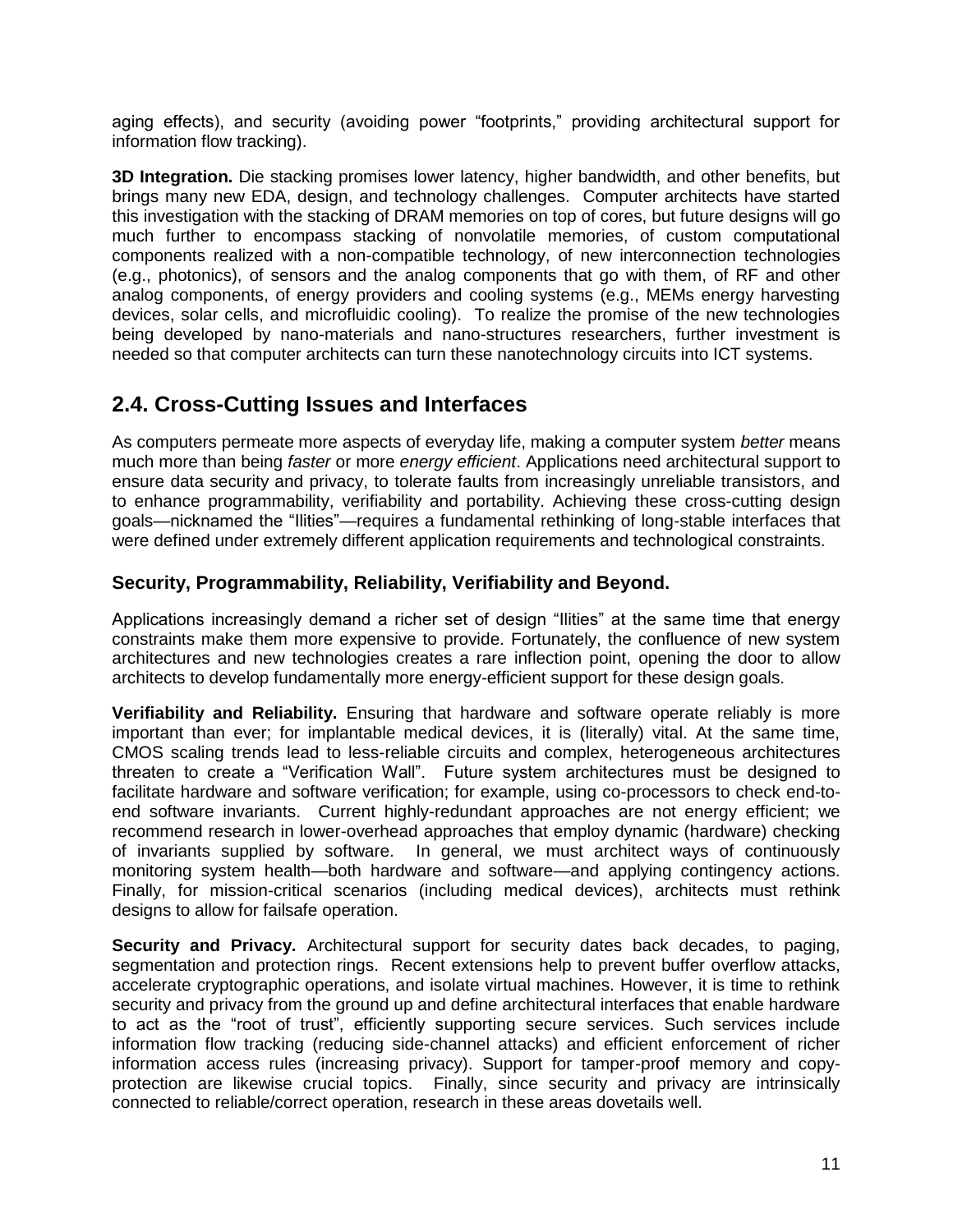**Improving Programmability**. Programmability refers to all aspects of producing software that reaches targets for performance, power, reliability, and security, with reasonable levels of design and maintenance effort. The past decades have largely focused on software engineering techniques—such as modularity and information hiding—to improve programmer productivity at the expense of performance and power.<sup>12</sup> As energy efficiency and other goals become more important, we need new techniques that cut across the layers of abstraction to eliminate unnecessary inefficiencies.

Existing efforts to improve programmability, including domain-specific languages, dynamic scripting languages, such as Python and Javascript, and others, are pieces of the puzzle. Facebook's HipHop, which dynamically compiles programs written in scripting language, shows how efficiency can be reclaimed despite such abstraction layers. In addition to software that cuts through abstraction layers, we recommend cross-cutting research in *hardware* support to improve programmability. Transactional memory (TM) is a recent example that seeks to significantly simplify parallelization and synchronization in multithreaded code. TM research has spanned all levels of the system stack, and is now entering the commercial mainstream. Additional research is required on topics like software debugging, performance bottleneck analysis, resource management and profiling, communication management, and so on.

Managing the interactions between applications also present challenges. For example, how can applications express Quality-of-Service targets and have the underlying hardware, the operating system and the virtualization layers work together to ensure them? Increasing virtualization and introspection support requires coordinated resource management across all aspects of the hardware and software stack, including computational resources, interconnect, and memory bandwidth.

#### **Crosscutting Interfaces**

 $\overline{a}$ 

Current computer architectures define a set of interfaces that have evolved slowly for several decades. These interfaces—e.g., the Instruction Set Architecture and virtual memory—were defined when memory was at a premium, power was abundant, software infrastructures were limited, and there was little concern for security. Having stable interfaces has helped foster decades of evolutionary architectural innovations. We are now, however, at a technology crossroads, and these stable interfaces are a hindrance to many of the innovations discussed in this document.

**Better Interfaces for High-Level Information.** Current ISAs fail to provide an efficient means of capturing software-intent or conveying critical high-level information to the hardware. For example, they have no way of specifying when a program requires energy efficiency, robust security, or a desired Quality of Service (QoS) level. Instead, current hardware must try to glean some of this information on its own—such as instruction-level parallelism or repeated branch outcome sequences—at great energy expense. New, higher-level interfaces are needed to encapsulate and convey programmer and compiler knowledge to the hardware, resulting in major efficiency gains and valuable new functionality.

**Better Interfaces for Parallelism.** Developing and supporting parallel codes is a difficult task. Programmers are plagued by synchronization subtleties, deadlocks, arbitrary side effects, load imbalance and unpredictable communication, unnecessary non-determinism, confusing memory models, and performance opaqueness. We need interfaces that allow the programmer to

<sup>12</sup> James Larus, Spending Moore's Dividend, *Communications of the ACM*, May 2009 5(52).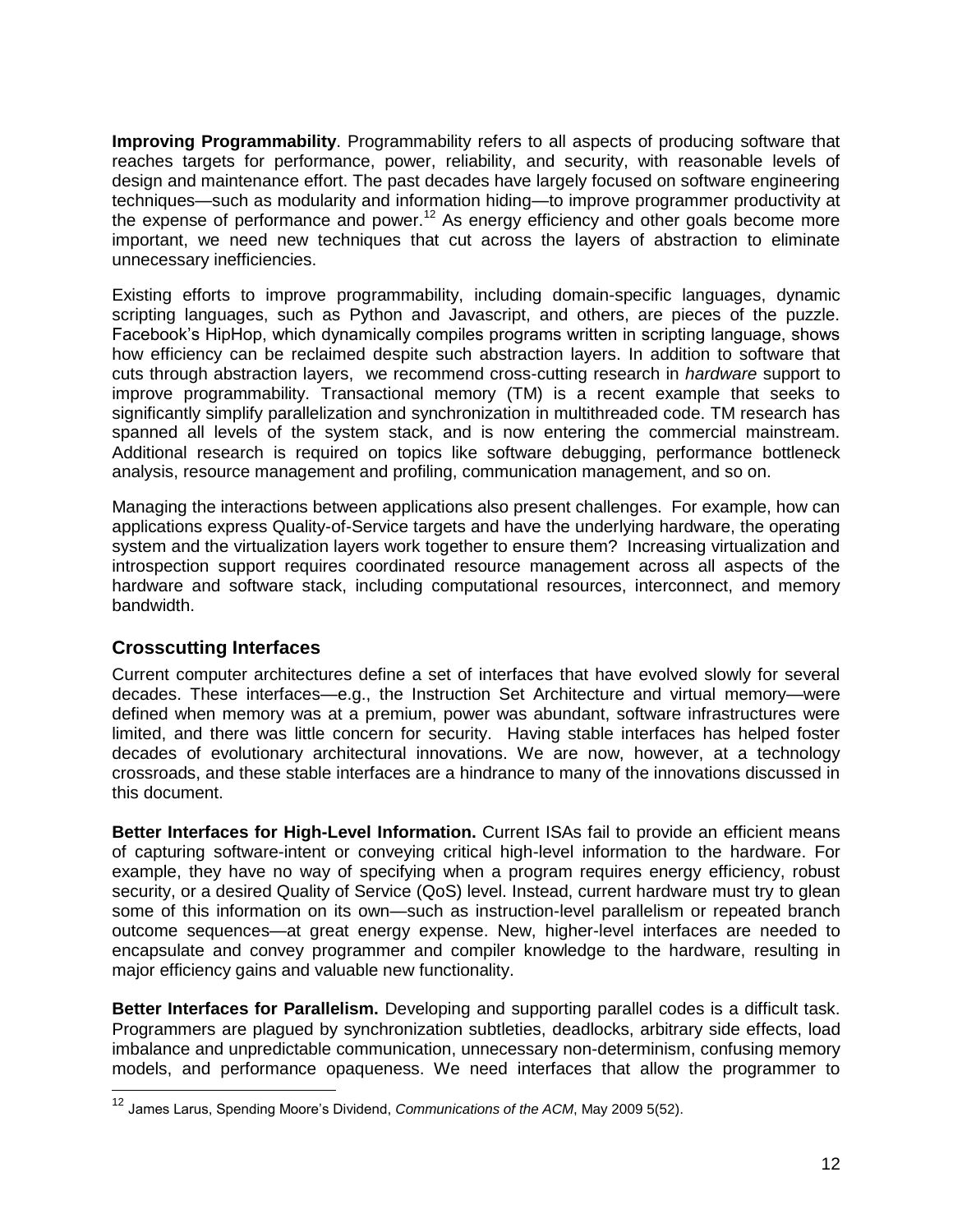express parallelism at a higher level, expressing localities, computation dependences and side effects, and the key sharing and communication patterns. Such an interface could enable simpler and more efficient hardware, with efficient communication and synchronization primitives that minimize data movement.

**Better Interfaces for Abstracting Heterogeneity.** Supporting heterogeneous parallelism demands new interfaces. From a software perspective, applications must be programmed for several different parallelism and memory usage models; and they must be portable across different combinations of heterogeneous hardware. From a hardware perspective, we need to design specialized compute and memory subsystems. We therefore need hardware interfaces that can abstract the key computation and communication elements of these hardware possibilities. Such interfaces need to be at a high enough level to serve as a target for portable software and at a low-enough level to efficiently translate to a variety of hardware innovations.

**Better Interfaces for Orchestrating Communication.** Traditional computers and programming models have focused heavily on orchestrating computation, but increasingly it is data communication that must be orchestrated and optimized. We need interfaces that more clearly identify long-term data and program dependence relationships, allowing hardware and software schedulers to dynamically identify critical paths through the code. Without the ability to analyze, orchestrate, and optimize communication, one cannot adhere to performance, energy or QoS targets. Data management becomes even more complex when considering big-data scenarios involving data orchestration between many large systems. Current systems lack appropriate hardware-software abstractions for describing communication relationships.

**Better Interfaces for Security and Reliability.** Existing protection and reliability models do not address current application needs. We need interfaces to specify fine-grain protection boundaries among modules within a single application, to treat security as a first class property, and to specify application resilience needs or expectations. Some parts of the application may tolerate hardware faults, or may be willing to risk them to operate more power-efficiently. All these interfaces can benefit from appropriate hardware mechanisms, such as information-flow tracking, invariants generation and checking, transactional recovery blocks, reconfiguration, and approximate data types. The result will be significant efficiencies.

# **3. Closing**

This white paper surveys the challenges and some promising directions for investment in computer architecture research to continue to provide better computer systems as a key enabler of the information and communication innovations that are transforming our world.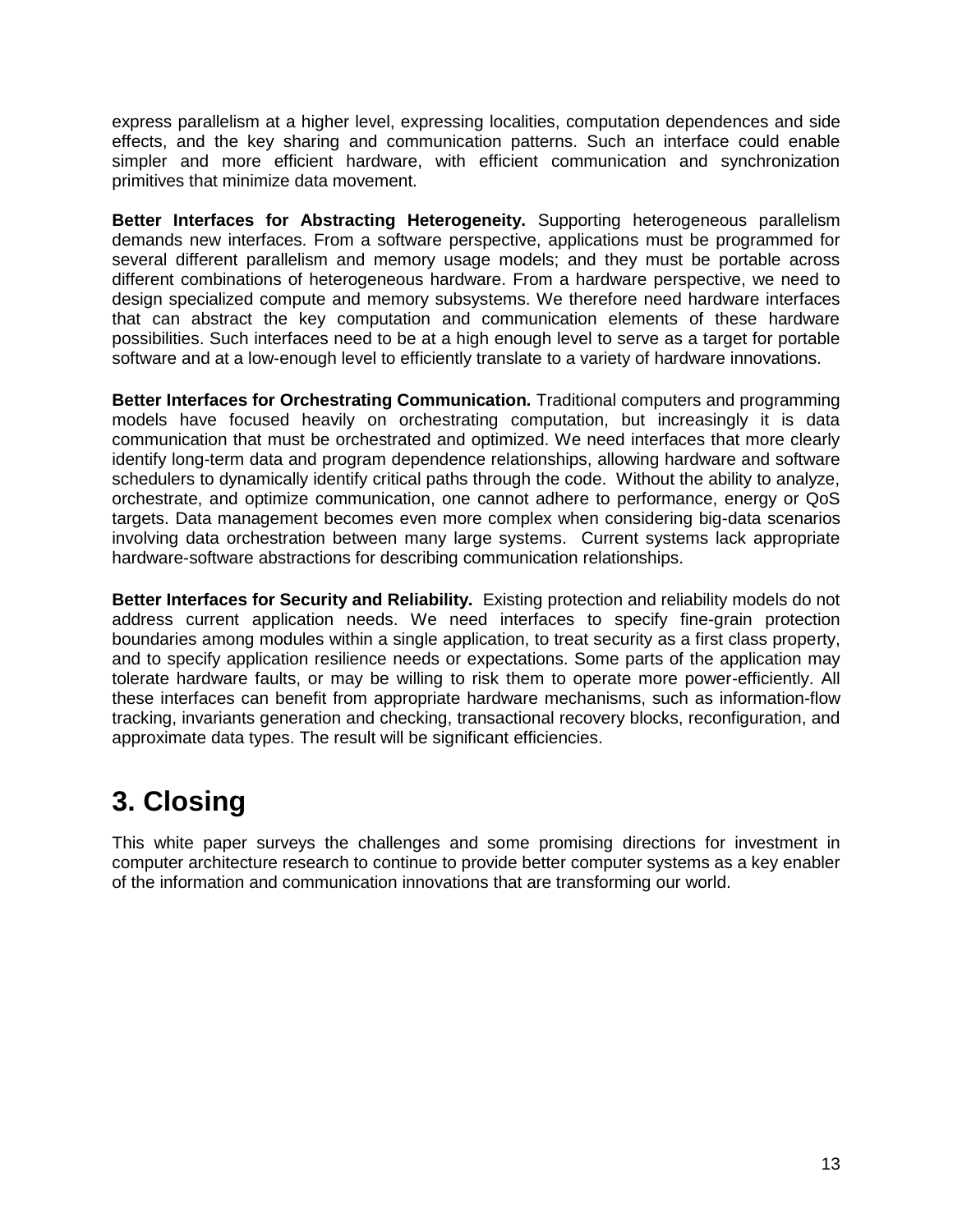# **4. About this Document**

This document was created through a distributed process during April and May 2012. Collaborative writing was supported by a distributed editor. We thank the Computing Community Consortium<sup>13</sup> (CCC), including Erwin Gianchandani and Ed Lazowska, for quidance, as well as Jim Larus and Jeannette Wing for valuable feedback. Researchers marked with "\*" contributed prose while "\*\*" denotes effort coordinator.

Sarita Adve, University of Illinois at Urbana-Champaign \* David H. Albonesi, Cornell University David Brooks, Harvard Luis Ceze, University of Washington \* Sandhya Dwarkadas, University of Rochester Joel Emer, Intel/MIT Babak Falsafi, EPFL Antonio Gonzalez, Intel and UPC Mark D. Hill, University of Wisconsin-Madison \*,\*\* Mary Jane Irwin, Penn State University \* David Kaeli, Northeastern University \* Stephen W. Keckler, NVIDIA and The University of Texas at Austin Christos Kozyrakis, Stanford University Alvin Lebeck, Duke University Milo Martin, University of Pennsylvania José F. Martínez, Cornell University Margaret Martonosi, Princeton University \* Kunle Olukotun, Stanford University Mark Oskin, University of Washington Li-Shiuan Peh, M.I.T. Milos Prvulovic, Georgia Institute of Technology Steven K. Reinhardt, AMD Research Michael Schulte, AMD Research and University of Wisconsin-Madison Simha Sethumadhavan, Columbia University Guri Sohi, University of Wisconsin-Madison Daniel Sorin, Duke University Josep Torrellas, University of Illinois at Urbana Champaign \* Thomas F. Wenisch, University of Michigan \* David Wood, University of Wisconsin-Madison \* Katherine Yelick, UC Berkeley, Lawrence Berkeley National Laboratory \*

<sup>13</sup> http://www.cra.org/ccc/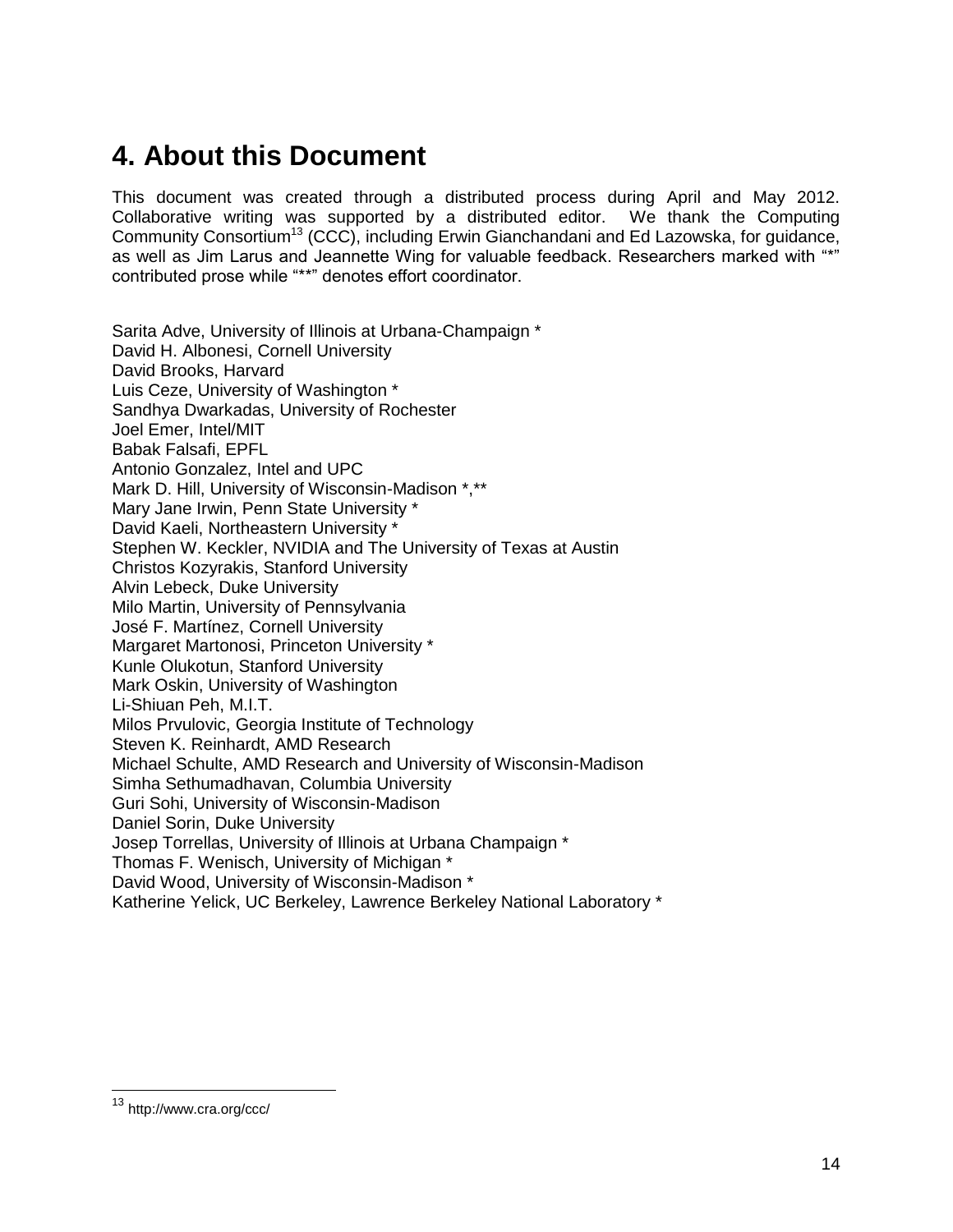# **Appendix A. Emerging Application Attributes**

Much evidence suggests that ICT innovation is accelerating with many compelling visions moving from science fiction toward reality. Table A.1 below lists some of these visions, which include personalized medicine to target care and drugs to an individual, sophisticated social network analysis of potential terrorist threats to aid homeland security, and telepresence to reduce the greenhouse gases spent on commuting and travel. Furthermore, it is likely that many important applications have yet to emerge. How many of us predicted social networking even a few years before it became ubiquitous?

While predicted and unpredicted future applications will have varied requirements, it appears that many share features that were less common in earlier applications. Rather than center on the desktop, today the centers of innovation lie in sensors, smartphones/tablets, and the datacenters to which they connect. Emerging applications share challenging attributes, many of which arise because the applications produce data faster than can be processed within current, limited capabilities (in terms of performance, power, reliability, or their combination). Table A.2 lists some of these attributes, which include processing of vast data sets, using distributed designs, working within form-factor constraints, and reconciling rapid deployment with efficient operation.

#### **Table A.1: Example Emerging Applications**

**Data-centric Personalized Healthcare** - Future health systems will monitor our health 24/7, employing implantable, wearable, and ambient smart sensors. Local on-sensor analysis can improve functionality and reduce device power by reducing communication, while remote (i.e., cloud-based) systems can aggregate across time and patient populations. Such systems will allow us to query our own health data while enabling medical providers to continuously monitor patients and devise personalized therapies. New challenges will emerge in devising computing fabrics that meet performance, power, and energy constraints, in devising appropriate divisions between on-device and in-cloud functionality, as well as protecting this distributed medical information in the cloud.

**Computation-driven Scientific Discovery** - Today's advanced computational and visualization capabilities are increasingly enabling scientists and engineers to carry out simulation-driven experimentation and mine enormous data sets as the primary drivers of scientific discovery. Key areas that have already begun to leverage these advances are bio-simulation, proteomics, nanomaterials, and high-energy physics. Just as the scientific research community begins to leverage real data, issues with security and reproducibility become critical challenges.

**Human Network Analytics** - Given the advances in the Internet and personal communication technologies, individuals are interacting in new ways that few envisioned ten years ago. Human interaction through these technologies has generated significant volumes of data that can allow us to identify behaviors and new classes of connections between individuals. Advances in Network Science and Machine Learning have greatly outpaced the ability of computational platforms to effectively analyze these massive data sets. Efficient human network analysis can have a significant impact on a range of key application areas including Homeland Security, Financial Markets, and Global Health.

**Many More** - In addition to these three examples, numerous problems in the fields of personalized learning, telepresence, transportation, urban infrastructure, machine perception/inference and enhanced virtual reality are all pushing the limits of today's computational infrastructure. The computational demands of these problem domains span a wide range of form factors and architectures including embedded sensors, hand-held devices and entire data centers.